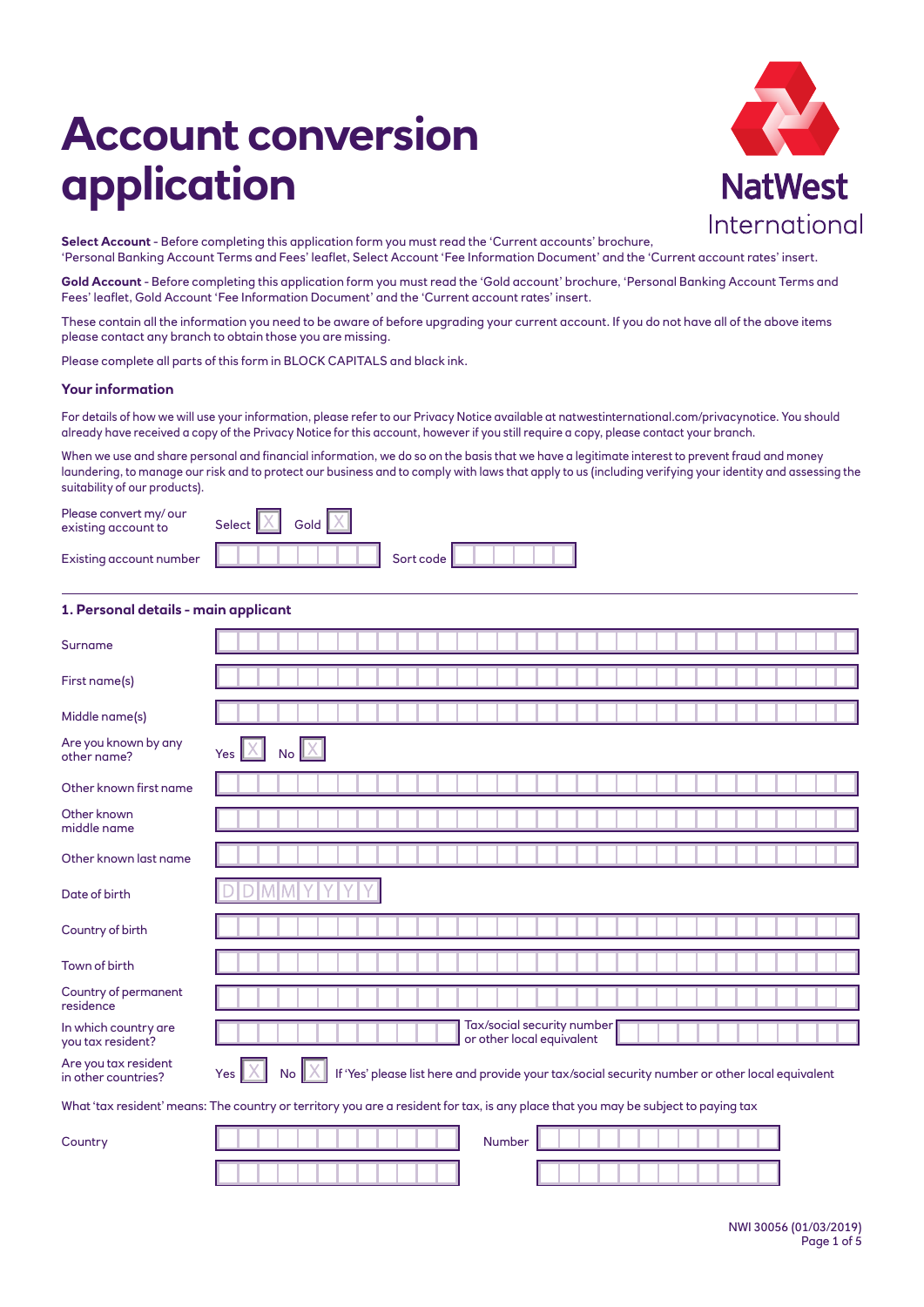| Are you tax resident in<br>more than 5 Countries?                 | Yes $  X  $    |    | $No$ $X$ |  |                 |  |              |  |  |                                       |  |  |                      |  |      |  |  |
|-------------------------------------------------------------------|----------------|----|----------|--|-----------------|--|--------------|--|--|---------------------------------------|--|--|----------------------|--|------|--|--|
| Nationality                                                       |                |    |          |  |                 |  |              |  |  |                                       |  |  |                      |  |      |  |  |
| <b>Other Nationalities/</b><br>Citizenships                       |                |    |          |  |                 |  |              |  |  |                                       |  |  |                      |  |      |  |  |
|                                                                   |                |    |          |  |                 |  |              |  |  |                                       |  |  |                      |  |      |  |  |
|                                                                   |                |    |          |  |                 |  |              |  |  |                                       |  |  |                      |  |      |  |  |
| Do you have more than 5<br>Nationalities/Citizenships? Yes X      |                |    | $No$ $X$ |  |                 |  |              |  |  |                                       |  |  |                      |  |      |  |  |
| Telephone number including international dialling code - home     |                |    |          |  |                 |  |              |  |  |                                       |  |  |                      |  |      |  |  |
|                                                                   |                |    |          |  |                 |  |              |  |  |                                       |  |  |                      |  |      |  |  |
| Telephone number including international dialling code - business |                |    |          |  |                 |  |              |  |  |                                       |  |  |                      |  |      |  |  |
|                                                                   |                |    |          |  |                 |  |              |  |  |                                       |  |  |                      |  | extn |  |  |
| Mobile telephone number including international dialling code     |                |    |          |  |                 |  |              |  |  |                                       |  |  |                      |  |      |  |  |
|                                                                   |                |    |          |  |                 |  |              |  |  |                                       |  |  |                      |  |      |  |  |
| Other contact number                                              |                |    |          |  |                 |  |              |  |  |                                       |  |  |                      |  |      |  |  |
| <b>Email address</b>                                              |                |    |          |  |                 |  |              |  |  |                                       |  |  |                      |  |      |  |  |
| 1.1. Employment details - main applicant                          |                |    |          |  |                 |  |              |  |  |                                       |  |  |                      |  |      |  |  |
|                                                                   |                |    |          |  |                 |  |              |  |  |                                       |  |  |                      |  |      |  |  |
|                                                                   |                |    |          |  |                 |  |              |  |  |                                       |  |  |                      |  |      |  |  |
| Occupation                                                        |                |    |          |  |                 |  |              |  |  |                                       |  |  |                      |  |      |  |  |
| Are you<br>Main source of income                                  | Employed       |    |          |  | Self-employed X |  | Unemployed X |  |  | Homemaker $\ \overline{\mathsf{X}}\ $ |  |  | Retired $\mathbb{X}$ |  |      |  |  |
| ie salary                                                         |                |    |          |  |                 |  |              |  |  |                                       |  |  |                      |  |      |  |  |
|                                                                   |                |    |          |  |                 |  |              |  |  |                                       |  |  |                      |  |      |  |  |
| 2. Personal details - second applicant                            |                |    |          |  |                 |  |              |  |  |                                       |  |  |                      |  |      |  |  |
| Surname                                                           |                |    |          |  |                 |  |              |  |  |                                       |  |  |                      |  |      |  |  |
| First name(s)                                                     |                |    |          |  |                 |  |              |  |  |                                       |  |  |                      |  |      |  |  |
| Middle name(s)                                                    |                |    |          |  |                 |  |              |  |  |                                       |  |  |                      |  |      |  |  |
| Are you known by any<br>other name?                               | Yes $X$ No $X$ |    |          |  |                 |  |              |  |  |                                       |  |  |                      |  |      |  |  |
| Other known first name                                            |                |    |          |  |                 |  |              |  |  |                                       |  |  |                      |  |      |  |  |
| Other known<br>middle name                                        |                |    |          |  |                 |  |              |  |  |                                       |  |  |                      |  |      |  |  |
| Other known last name                                             |                |    |          |  |                 |  |              |  |  |                                       |  |  |                      |  |      |  |  |
| Date of birth                                                     |                | MM |          |  |                 |  |              |  |  |                                       |  |  |                      |  |      |  |  |
| Country of birth                                                  |                |    |          |  |                 |  |              |  |  |                                       |  |  |                      |  |      |  |  |
| Town of birth                                                     |                |    |          |  |                 |  |              |  |  |                                       |  |  |                      |  |      |  |  |
| Country of permanent<br>residence                                 |                |    |          |  |                 |  |              |  |  |                                       |  |  |                      |  |      |  |  |

NWI 30056 (01/03/2019) Page 2 of 5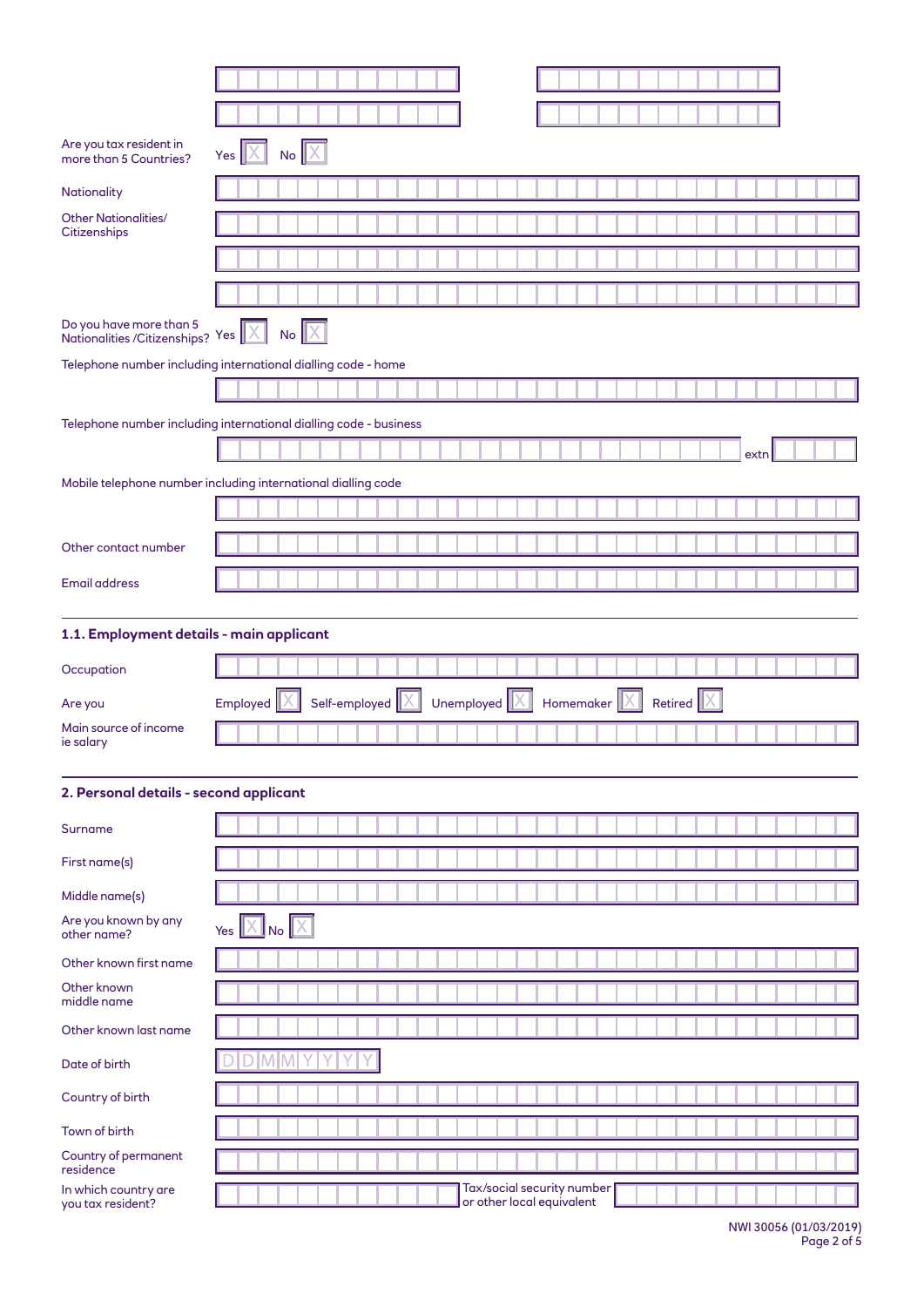|  | Are you tax resident |  |
|--|----------------------|--|
|  | in other countries?  |  |

it  $Yes$   $X$  No  $X$  If 'Yes' please list here and provide your tax/social security number or other local equivalent

What 'tax resident' means: The country or territory you are a resident for tax, is any place that you may be subject to paying tax

| Country                                                           |                             |               | Number     |           |         |      |  |
|-------------------------------------------------------------------|-----------------------------|---------------|------------|-----------|---------|------|--|
|                                                                   |                             |               |            |           |         |      |  |
|                                                                   |                             |               |            |           |         |      |  |
|                                                                   |                             |               |            |           |         |      |  |
| Are you tax resident in<br>more than 5 Countries?                 | <b>No</b><br>Yes            |               |            |           |         |      |  |
| Nationality                                                       |                             |               |            |           |         |      |  |
| <b>Other Nationalities/</b><br>Citizenships                       |                             |               |            |           |         |      |  |
|                                                                   |                             |               |            |           |         |      |  |
|                                                                   |                             |               |            |           |         |      |  |
| Do you have more than 5<br>Nationalities/Citizenships? Yes        | $\overline{\phantom{a}}$ No |               |            |           |         |      |  |
| Telephone number including international dialling code - home     |                             |               |            |           |         |      |  |
|                                                                   |                             |               |            |           |         |      |  |
| Telephone number including international dialling code - business |                             |               |            |           |         |      |  |
|                                                                   |                             |               |            |           |         | extn |  |
| Mobile telephone number including international dialling code     |                             |               |            |           |         |      |  |
|                                                                   |                             |               |            |           |         |      |  |
| Other contact number                                              |                             |               |            |           |         |      |  |
| <b>Email address</b>                                              |                             |               |            |           |         |      |  |
| 2.1 Employment details - second applicant                         |                             |               |            |           |         |      |  |
| Occupation                                                        |                             |               |            |           |         |      |  |
| Are you                                                           | Employed                    | Self-employed | Unemployed | Homemaker | Retired |      |  |
| Main source of income<br>ie salary                                |                             |               |            |           |         |      |  |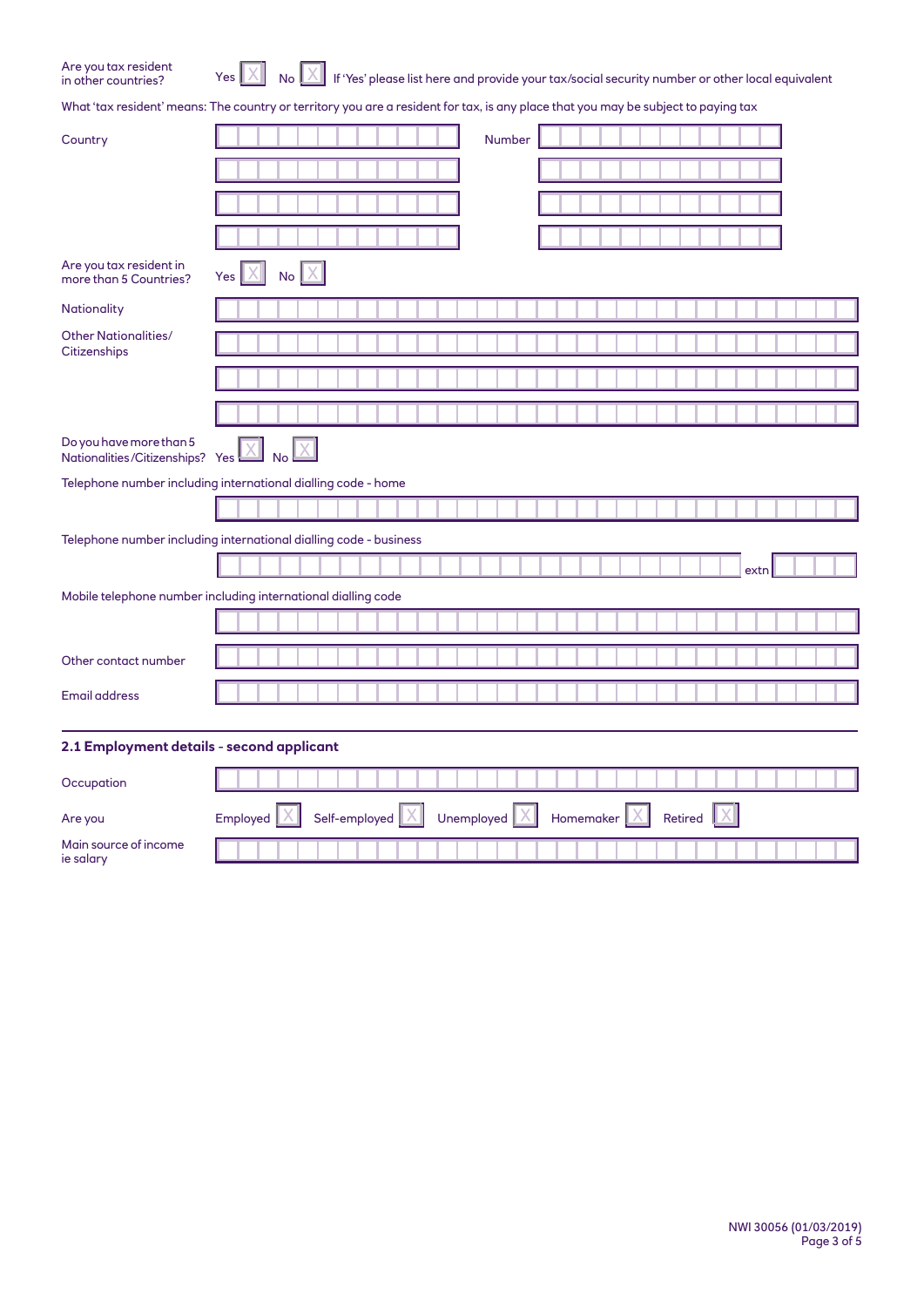# **3. Declaration and signature(s)**

- 1. I/We have read, accept and hold a copy of the Terms of the account for which I/we have applied and declare that the information above is true and accurate.
- 2. I/We understand that if I am/we are dissatisfied with my/our choice of account and decide to close the account or switch, with your approval, to another account within 14 days of the first payment into the account, no extra charges will be payable. I/we accept that to instruct you to do so, I/we must confirm my/our decision in writing, addressed to my/our branch.
- 3. I/We wish to convert my/our existing account to the account indicated above.

#### **How we use and share your information**

#### **(a) Credit reference and Fraud prevention agencies**

We may obtain information about you from credit reference agencies and Group records to check your credit status and identity. Application decisions may be taken based on solely automated checks of information from credit reference agencies and internal RBS records. You have rights in relation to automated decision making. If you want to know more please see our full privacy notice.

The agencies will record our enquiries which may be seen by other companies who make their own credit enquiries. This may affect your ability to obtain credit elsewhere in the near future. We may use credit scoring.

While you have a relationship with us, we will continue to share information with credit reference agencies about how you manage your account including your account balance, the regularity of payments being made, credit limits and any arrears or default in making payments. This information will be made available to other organisations.

Your application will be assessed using credit reference agency records relating to anyone with whom you have a joint account or similar financial association. If this is a joint application and such a link does not already exist then one may be created now. These links will remain until you file a 'notice of disassociation' at the credit reference agencies.

However, for this application, you can choose to be treated as financially independent of any person, (except for another party to this application).If you do, by signing this application you declare that you believe your associate's finances will not affect our decision and agree that we may check your declaration. We may decline this application if we find that your declaration is inaccurate. If you want to be treated as financially independent for this application, please place a cross in this box.

If false or inaccurate information is provided and fraud is identified or suspected, details may be passed to fraud prevention agencies. We may also obtain information about you from fraud prevention agencies.

If we, or a fraud prevention agency, determine that you pose a fraud or money laundering risk, we may refuse to provide services to you.

When credit reference and fraud prevention agencies process your information, they do so on the basis that they have a legitimate interest in preventing fraud and money laundering in order to protect their business and to comply with laws that apply to them.

Further information about credit reference agencies, how they use personal information, and financial connections and how they may be ended, can be obtained from the credit reference agencies. The main agencies we use are Experian (www.experian.co.uk/crain), Equifax (www.equifax. co.uk/crain) and Callcredit (www.callcredit.co.uk/crain). We may use other agencies from time to time. For more information about the agencies we use, see Section 11 of our main privacy notice (Credit reference and fraud prevention agencies).

#### **(b) With other RBS companies**

We and other RBS companies worldwide will use the information you supply in this application (and any information we or other RBS companies may already hold about you) in connection with processing your application and assess your suitability for our products.

If your application is declined we will normally keep your information for up to 6 years (or 10 years in Jersey), but we may keep it for longer if required by us or other RBS companies in order to comply with legal and regulatory requirements.

We and other RBS companies may use your information in order to improve the relevance of our products and marketing.

#### **(c) With other Third Parties**

The information provided in this application may be used for compliance with legal and regulatory screening requirements, including confirming your eligibility to hold a UK bank account and sanctions screening.

We may be required to disclose certain information to regulators, tax authorities, government bodies and similar organisations around the world, including the name, address, tax number, account number(s), total gross amount of interest paid or credited to the account and the balance or value of the account(s) of our customers.

#### **Marketing information**

NatWest International would like to keep you informed about products, services and offers that we believe may be of interest to you. If you would prefer not to receive this information by any or all of the methods below, please place a cross in the relevant boxes (if you leave these boxes blank we will assume that you are happy to be contacted by these methods):



NatWest International will not share your information with third parties for their own marketing purposes without your permission.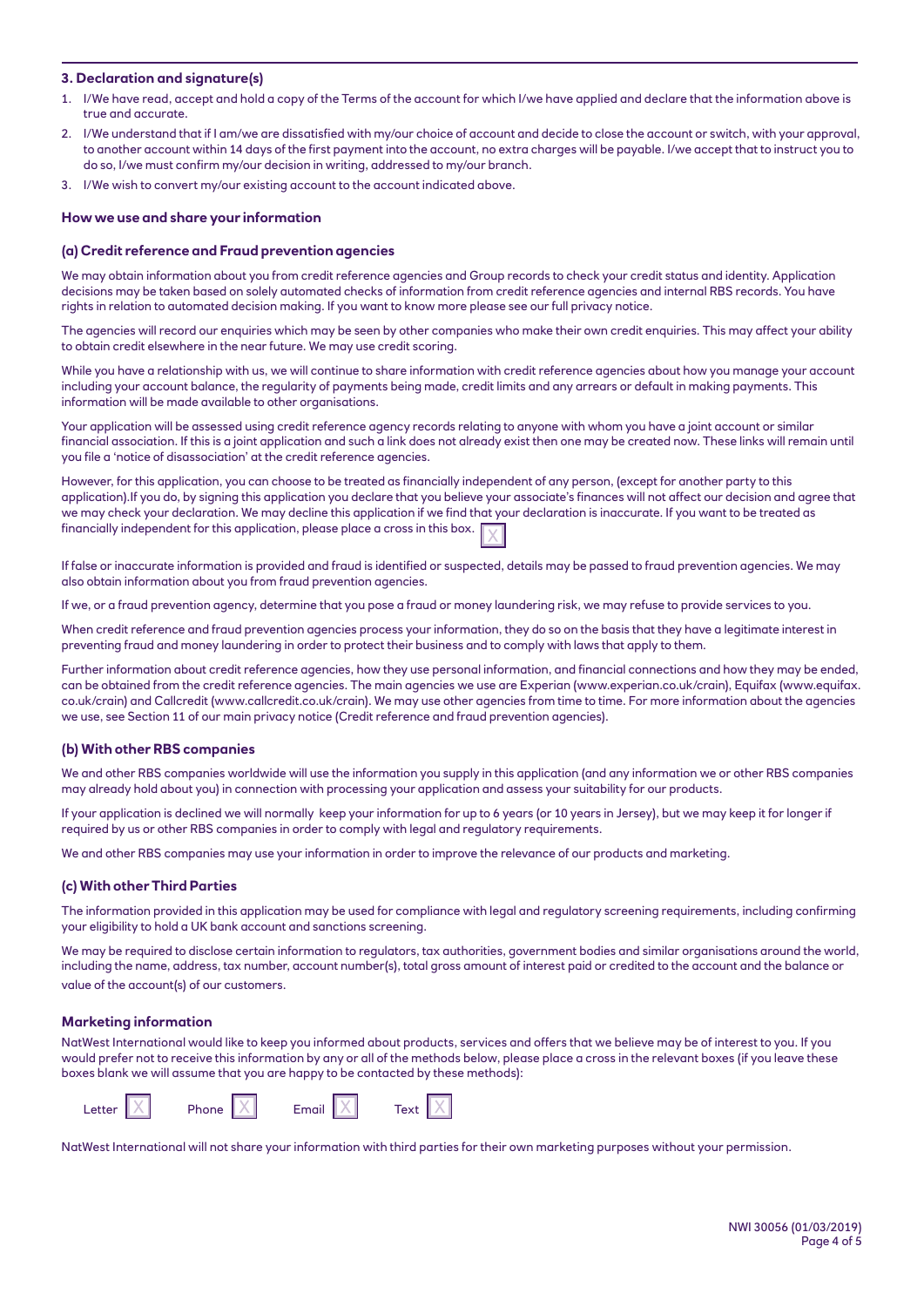# **Communications about your account**

Notwithstanding your marketing choices above, we will contact you with information relevant to the operation and maintenance of your account by a variety of means including online banking, mobile banking, email, text message, post and/or telephone.

# **Confirming your agreement**

By signing this application you confirm that you have read and understood how we may use your information in the way described in this form (including the 'Keeping you informed' section) and in the associated Privacy Notice at natwestinternational.com/privacynotice.

All applicants sign here

# **Main applicant**

**Signature** 

|                                      | Date |
|--------------------------------------|------|
| <b>Second applicant</b><br>Signature |      |
|                                      | Date |

| For bank use only (Part 1)                                                               |                        |
|------------------------------------------------------------------------------------------|------------------------|
|                                                                                          | Verified at branch by: |
|                                                                                          | Staff name             |
| Date_                                                                                    | <b>ID</b> number       |
|                                                                                          | Staff signature        |
|                                                                                          |                        |
| Joint customer<br><b>ID</b> number                                                       | Customer ID<br>number  |
| For bank use only (Part 2) MUST BE COMPLETED - packaged account account fees             |                        |
| For PACKAGED account only                                                                |                        |
| Yes $\mathbb{X}$<br>Insurance eligibility discussed & declaration signed by the customer |                        |
| IDD issued and explained to the customer<br>Yes                                          |                        |
|                                                                                          |                        |